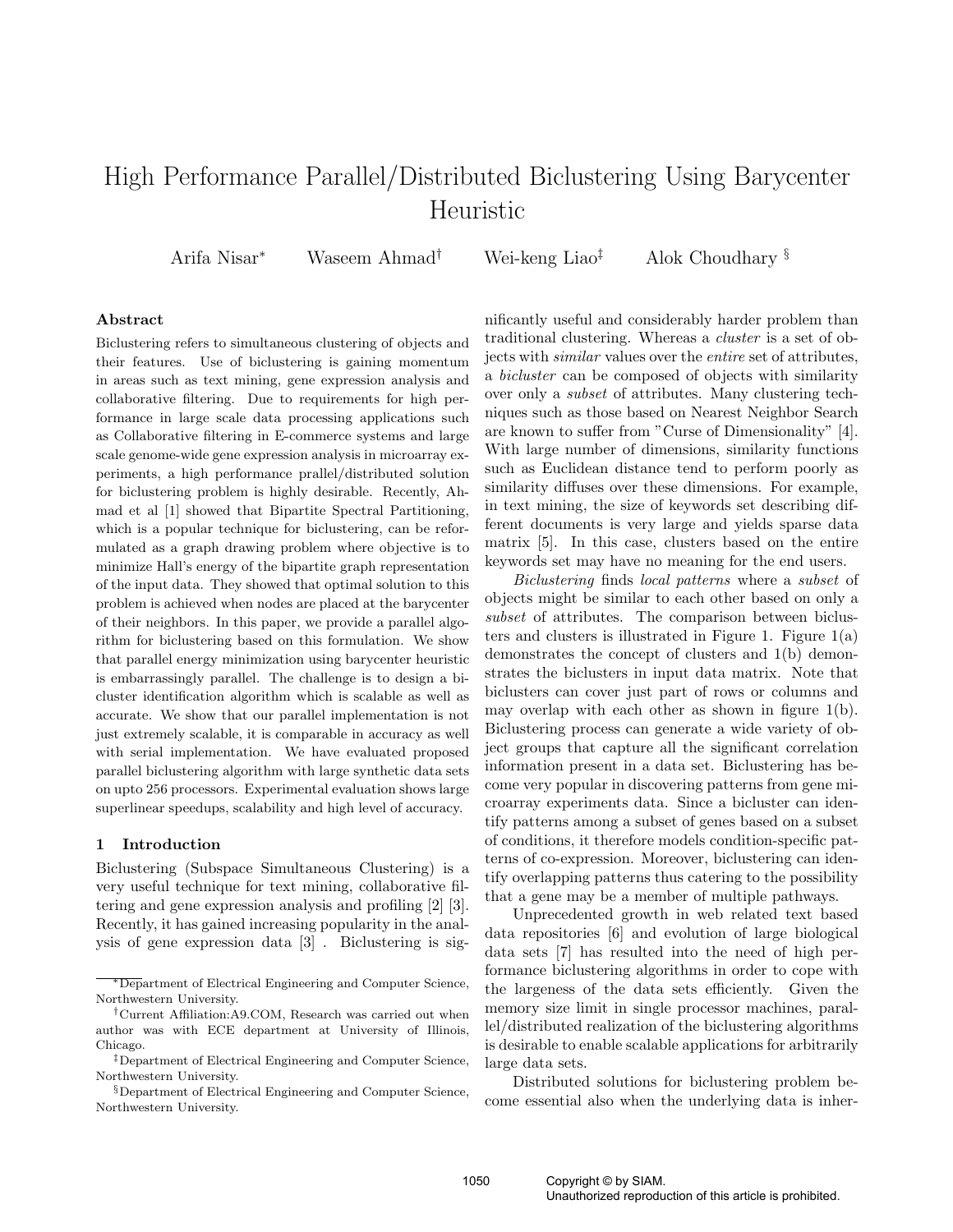

(a) Clusters of Objects. (b) Biclusters of Objects.

Figure 1: Illustration of Clusters and Biclusters

ently distributed in nature. Consider the example of a retail store chain such as Wal-Mart who have numerous stores spread across different parts of the world. The consumer transaction data gets stored in these stores such that users are different across stores but items are generally the same. It can be viewed as row-wise distribution of the customer transaction data. Biclustering of this distributed data can be carried out in two ways. One is to transfer the data at a central location and perform subsequent sequential mining. The other way is to perform distributed biclustering of the data. The former approach has serious scalability issues as it is not feasible to transfer data from thousands of locations to a central location reliably and efficiently. Central approach is also harder to adopt because of security and privacy issues. This leaves us with the task of developing distributed solution to the biclustering problem. There has already been some work done in parallel/distributed biclustering area specially in context of document-word co-clustering [8], collaborative filtering for online recommendation systems [9] and for gene expression analysis [10].

Bipartite Spectral partitioning is a powerful technique to achieve biclustering. Normalized cut is the most popular objective function for spectral partitioning problem [11], [12]. In the absence of a polynomial time exact solution for this problem, emphasis is on finding efficient heuristics. A popular implementation [12] requires computation of the Fiedler vector for Laplacian matrix of input data. Its computation complexity is quadratic in data size and hence not suitable for large data. Recently Ahmad et al. [1] proposed a new formulation of the spectral partitioning problem as Graph Drawing(GD) problem. They showed that minimization of Hall's energy function [1] corresponds to finding the normalized cut of the bigraph. Moreover, they also showed that an optimal solution to Hall's energy minimization problem is achieved by placing each node at the barycenter of its neighbors. Based on these results, they proved that Barycenter heuris-

tic can provide a scalable linear time solution to bipartite spectral partitioning problem. In this paper, we study the effectiveness of this approach for dealing with parallel/distributed biclustering problem in large scale datasets.

Going by the above-mentioned retail chain scenario, we assume a horizontal partitioning of the data where each location has the same feature space but objects are different. Similar assumptions were made in [8] and [9]. The parallel implementation is divided in to three stages. First stage involves parallel implementation of barycenter heuristic for crossing minimization. Identification of local biclusters is part of second stage. The third stage involves determination of global biclusters at each processor. This is accomplished by virtue of comparison of local biclusters with bicluster representatives received from other processors. A bicluster representative is merely a vector composed of means of bicluster columns over all rows of the bicluster. Each processor performs a Euclidean distance based similarity comparison with bicluster representatives received from other processors. The *similar* biclusters are subsequently merged to obtain global biclusters. Clearly during both stages of communication, the size of communication is bounded by the number of columns in the data matrix.

We show that parallel/distributed implementations for most of the existing biclustering algorithms, incur communication overhead which grows at least linearly with the size of rows. On the other hand, proposed parallel algorithm of crossing minimization based approach being independent of the number of rows, has a significant advantage for huge data sets on a large number of processors. We show that this efficient distributed implementation is comparable in accuracy to the sequential one [1]. We have evaluated the performance and accuracy of parallel biclustering algorithm on large data sets comprising of millions of rows. The evaluation results are discusses in detail in Section 6.

Organization: Rest of the paper is organized as follows. We discuss related work in section 2, section 3 talks briefly about the sequential biclustering algorithm, section 4 proposes a new model for parallel biclustering using barycenter heuristic and provides an efficient algorithm. Section 5 discusses the complexity of the proposed scheme. Experimental framework is given in Section 6, conclusions are drawn in Section 7.

# 2 Related Work

Recently, there have been some research efforts aimed at solving parallel biclustering problem. ParRescue [8] is one such solution which is based on Minimum Sum-Squared Residue(MSSR) clustering algorithm of Dhillon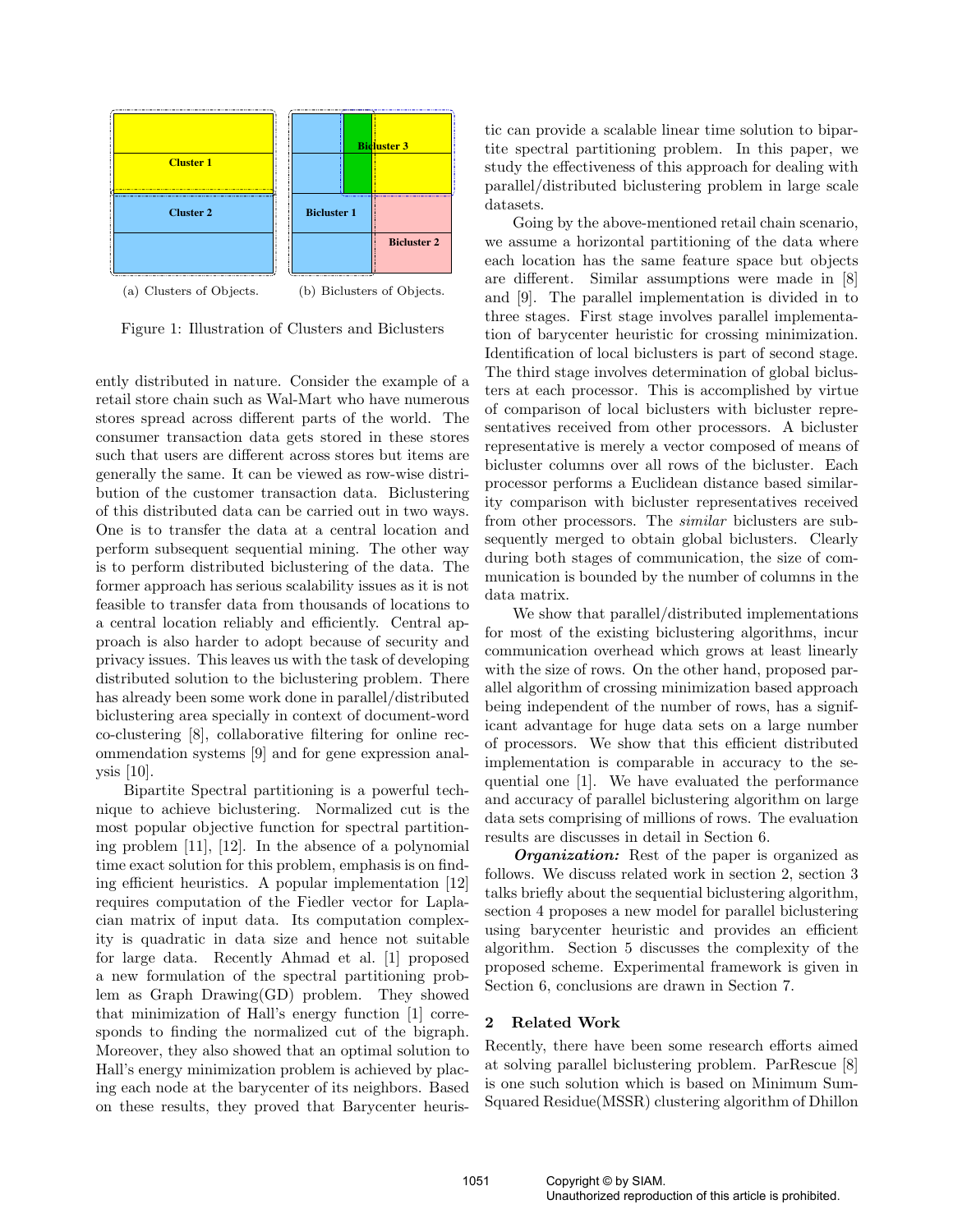et al [13]. In our view, MSSR based biclustering approach inherently suffers from following two problems.

- 1. MSSR based biclustering approach is unable to determine overlapping biclusters. Overlapping biclusters are highly desired in emerging application areas such as gene expression analysis and collaborative filtering [14].
- 2. In this approach, row and column clusters are separately identified. It is unclear how these separately identified row and column clusters can lead to an effective biclustering solution.
- 3. The parallel solution incurs an  $O(t(pn(k+l)))$  communication overhead where  $t$  is the total number of iterations,  $p$  is the number of processors,  $n$  is the number of columns and  $k$  and  $l$  refer to row and column clusters respectively. As we show later, this communication overhead is around  $(k + l)$  times more than introduced by our implementation.
- 4. Finally, we believe that the MSSR based approach suffers from the initialization problem. Note that this algorithm initializes cluster and column indicator matrices randomly. This random assignment determines the quality of overall clustering solution in some cases which is a drawback. Moreover, the algorithm also requires the user to specify number of row and column clusters. Since these numbers have strong impact on final output clusters, the algorithm has undesirable dependence on these input parameters. Note that barycenter heuristic based biclustering algorithm does not suffer from these drawbacks.

Dhillon et al in [15] gave an information theoretic biclustering (Co-Clustering) algorithm. They treat the (normalized) non-negative contingency table as a joint probability distribution between two discrete random variables that take values over the rows and columns. Their subsequent work [16] provided a Bregman Divergence based loss function which was applicable to all density functions belonging to the exponential family. Bregman Divergence is defined as follows [17].

If  $f$  is a strictly convex real-valued function, the f-entropy of a discrete measure  $p(x) \geq 0$  is defined by

$$
H_f(p) = -\sum_x (f(p(x))
$$

and the Bregman divergence  $B_f(p;q)$  is given as

(2.1)  

$$
B_f(p;q) = -\sum_x f(p(x)) - f(q(x)) - \nabla f(q(x))(p(x) - q(x))
$$

When  $f(x) = x \log x$ ,  $H_f$  is the Shannon entropy and  $B_f(p; q)$  is the I-divergence, when  $f(x) = -\log(x)$ we get the Burg entropy and discrete Itakura-Saito distortion  $B_f(p;q) = \sum_x (\log \frac{q(x)}{f(x)} + \frac{p(x)}{q(x)} - 1)$ 

A parallel biclustering (co-clustering) framework was also proposed in [9] which is aimed at providing scalable solution to the collaborative filtering problem for online recommendation systems. Their contribution is based on parallelization of weighted biclustering (coclustering) algorithm of [16]. The paper does not describe the parallel algorithm in great detail. In their theoretical analysis, they suggest that the overall computation time of the algorithm is  $O(\frac{mn+mkl+nkl}{N} +$  $Nkl$ ) where N is number of processors, m and n are rows and columns respectively. Also  $k$  and  $l$  are number of column clusters and number of row clusters respectively. They have not fully discussed the communication cost of their approach. It is interesting to note that their graph on execution time with increasing number of processors (Figure 4 of [9]) shows that the execution time for BookCrossing dataset is around 30 seconds for a single processor case. While the execution time in case of 15 processors has decreased only by a factor of 3 to 10 seconds. This indicates that a 15 times increase in number of processors has only resulted in 3 times improvement in execution time. Moreover, the curve essentially straightens up (saturates) right after 8 processor case. Clearly the algorithm does not have a linear speed-up characteristics. We believe this is because of high communication cost incurred during accumulation of global matrix averages. On the other hand, our proposed parallel implementation of barycenter heuristic based biclustering is able to attain super-linear speedups for even hundreds of processors.

# 3 Biclustering using Sequential Barycenter Heuristic

3.1 Preliminaries: Throughout the paper, we denote a matrix by capital boldface letters such as G,I etc. Vectors are denoted by small boldface letters such as p and matrix elements are represented by small letters such as  $w_{ij}$ . Also, we denote a graph by  $G(V, E)$ where  $V$  is the vertex set and  $E$  is the edge set of the graph. Moreover each edge, denoted by  $\{i, j\}$ , has a weight  $w_{ij}$ . The adjacency matrix of G, denoted as G, is defined as

$$
\mathbf{G} = \left\{ \begin{array}{ll} w_{ij} & \text{if there is an edge } \{i, j\} \\ 0 & \text{otherwise} \end{array} \right\}
$$

DEFINITION 3.1. Bipartite Graph: A graph  $G(V, E)$  is termed as Bipartite if  $V = V_0 \cup V_1$  where  $V_0$  and  $V_1$  are the disjoint sets of vertices (i.e.  $V_0 \cap V_1 = \phi$ ) and each edge in  $E$  has one end point in  $V_0$  and the other end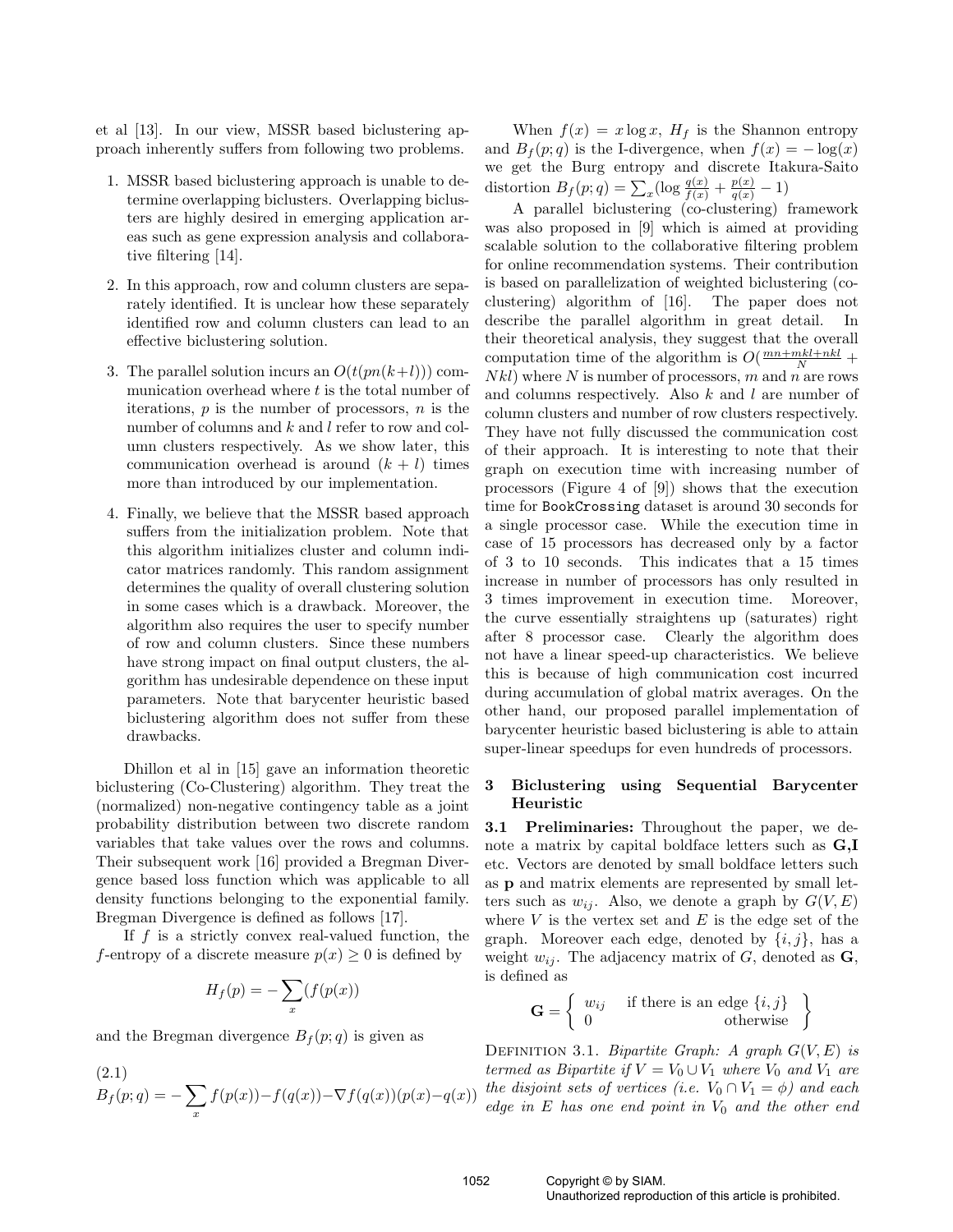point in  $V_1$ .

We consider weighted bipartite graph  $G(V_0, V_1, E, W)$  with  $\mathbf{W} = (w_{ij})$  where  $w_{ij} > 0$ denotes the weight of the edge  $\{i, j\}$  between vertices i and j. Moreover,  $w_{ij} = 0$  if there is no edge between i and  $i$ .

For above mentioned retail chain example, users are represented by vertex set  $V_0$  and items are represented by vertices in  $V_1$ . The weight matrix **W**, in this case, represents the quantity of each item bought by each user. Generally, in microarray experiment data, genes and conditions are represented by  $V_0$  and  $V_1$  vertex sets respectively. The edge weight  $w_{ij}$  represents the response of  $i$ 'th gene to  $j$ 'th condition. Similar is the case for document-word data where documents are represented by  $V_0$  vertex set and words are represented by  $V_1$  vertex set. In this case, the matrix **W** is the term frequency matrix for the whole corpus.

In graph theory, a cut is a partition of the vertices of a graph into two sets. Formally, for a partition of vertex set  $V$  into two subsets  $S$  and  $T$ , a cut can be defined as follows

$$
cut(S, T) = \sum_{i \in S, j \in T} w_{ij}
$$

This definition of cut can easily be extended to k vertex subsets,

$$
cut(V_1, V_2, \ldots, V_k) = \sum_{i < j} cut(V_i, V_j)
$$

It was shown in [12] that partitioning (clustering) of vertices on one layer of the bipartite graph will induce a specific clustering of vertices on the other layer which then itself induces a new clustering on the first layer. This recursive process would yield the "best" clustering of vertices on both layers when it corresponds to a partitioning of the graph such that the crossing edges between partitions have minimum weight. This essentially implies

$$
cut(V_{01} \cup V_{11}, V_{02} \cup V_{12}, \dots, V_{0k} \cup V_{1k}) =
$$
  

$$
min_{V_1, V_2, \dots, V_k} cut(V_1, V_2, \dots, V_k)
$$

where  $V_1, V_2, \ldots, V_k$  is any partitioning of the overall Vertex set  $V = V_0 \cup V_1$  into k vertex subsets. And  $V_{0k}$  and  $V_{1k}$  denote the k'th subsets of the two groups of vertices in a bipartite graph.

Min-cut may result in unbalanced partitions. The solution is to employ normalized cut instead. Minimum Normalized cut for two partitions S and T can be defined as

(3.2) 
$$
Ncut(S,T)_{min} = \frac{cut(S,T)}{vol(S)} + \frac{cut(S,T)}{vol(T)}
$$

Here  $vol(S)$  refers to the total weight of all edges originating from group S. Normalized cut yields more balanced partitioning.

It is well known that graph partitioning problem is NP-complete [18]. Many heuristic methods exist that can find the local minimum of the problem. Spectral graph partitioning heuristics based on finding the normalized cut of the graph are known to perform well [11] [12].

DEFINITION 3.2. Bipartite Drawing: A bipartite drawing of bigraph  $G$  is the embedding of its vertex sets  $V_0$ and  $V_1$  onto distinct points on two horizontal lines  $y_0, y_1$ respectively while edges are drawn by straight line segments.

DEFINITION 3.3. Hall's Energy Function for a Bipartite Drawing: Let  $h(v_k)$  be the x-coordinate of  $v_k \in V$ , then the energy of bipartite drawing is defined as

$$
\mathcal{E} = \frac{1}{2} \sum_{i,j=1}^{n} w_{ij} (h(v_i) - h(v_j))^2
$$

Hall's energy function essentially assigns similar coordinates to vertices that are connected by edges with large weights. If the edges indicate the similarity between the vertices, minimization of Hall's energy would amount to bring similar vertices together. Intuitively, it can also be thought of as a process where graph is decomposed into clusters of vertices such that all vertices in a clusters are tightly connected to other vertices in the same cluster while they are loosely connected to vertices in other clusters. This essentially corresponds to Normalized-cut  $(N_{cut})$ . Below we give a formal proof for this intuition.

THEOREM 3.4. If  $q = (q_1, q_2, \ldots, q_n)^T$  is the generalized partition vector as defined in  $(12)$ , and **L** is the Laplacian matrix corresponding to the given graph then Hall's Energy is

$$
\mathcal{E} = \boldsymbol{q}^T \boldsymbol{L} \boldsymbol{q} = \frac{1}{2} \sum_{i,j=1}^n w_{ij} (q_i - q_j)^2
$$

Proof.

$$
\mathcal{E} = \frac{1}{2} \sum_{i,j=1}^{n} w_{ij} (q_i - q_j)^2
$$
  
=  $\frac{1}{2} \sum_{i,j=1}^{n} w_{ij} q_i^2 + \frac{1}{2} \sum_{i,j=1}^{n} w_{ij} q_j^2 - \sum_{i,j=1}^{n} w_{ij} q_i q_j$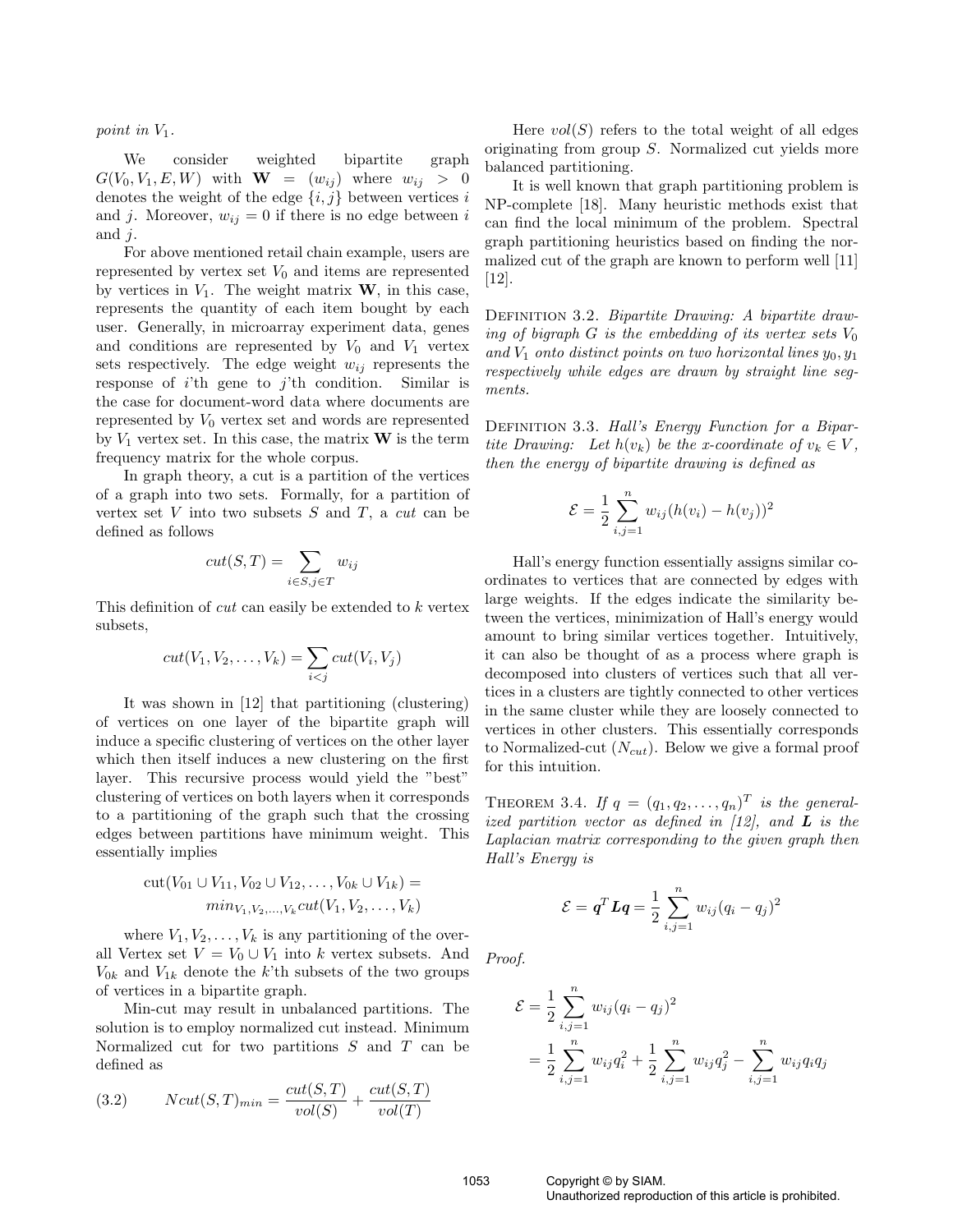Since W is symmetric so  $w_{ij} = w_{ji}$ 

$$
\mathcal{E} = \sum_{i,j=1}^{n} w_{ij} q_i^2 - \sum_{i,j=1}^{n} w_{ij} q_i q_j
$$
  
= 
$$
\sum_{i=1}^{n} \left( \sum_{j=1}^{n} w_{ij} \right) q_i^2 - \sum_{i,j=1}^{n} w_{ij} q_i q_j.
$$

Since  $w_{ii} = 0, \forall i$ 

$$
\mathcal{E} = \sum_{i=1}^{n} \left( \sum_{j=1}^{n} w_{ij} \right) q_i^2 - \sum_{i=1}^{n} \sum_{j=1, j \neq i}^{n} w_{ij} q_i q_j
$$
  
= 
$$
\sum_{i=1}^{n} L_{ii} q_i^2 + \sum_{i=1}^{n} \sum_{j=1, j \neq i}^{n} L_{ij} q_i q_j
$$
  
= 
$$
\sum_{i,j=1}^{n} L_{ij} q_i q_j
$$
  
= 
$$
\mathbf{q}^T \mathbf{L} \mathbf{q}
$$

Above theorem shows that minimization of Hall's energy corresponds to finding the normalized cut of the graph. Now we will show that assignment of xcoordinates to each node based on barycenter of its neighbors results in optimal minimum value for Hall's energy function.

THEOREM 3.5. The minimum value of Hall's energy function is achieved when

$$
h(v_i) = \frac{\sum_{j=1}^{n} w_{ij} h(v_j)}{\sum_{j=1}^{n} w_{ij}}
$$

i.e. each node is assigned a new co-ordinate value which is the barycenter of its neighbors' co-ordinates.

Proof. Since Hall's energy function is a convex function, we can determine its minimum value by simply computing  $\frac{\partial \mathcal{E}}{\partial h(v_i)} = 0.$ 

$$
\frac{\partial \mathcal{E}}{\partial h(v_i)} = \frac{\partial}{\partial h(v_i)} \frac{1}{2} \sum_{i,j=1}^n w_{ij} (h(v_i) - h(v_j))^2 = 0
$$

$$
= \sum_{i,j=1}^n w_{ij} (h(v_i) - h(v_j)) = 0
$$

$$
h(v_i) = \frac{\sum_{i,j=1}^n w_{ij} h(v_j)}{\sum_{j=1}^n w_{ij}}
$$

It is clear from Theorem 3.5 that a bipartite drawing which assigns each node an x-coordinate that is barycenter of its neighbors, would provide optimal solution to Hall's energy minimization problem for the given bipartite graph. Also, from Theorem 3.4, we know that Hall's energy function is equivalent to the objective function for normalized cut of the bigraph which in turn is the objective function for bipartite spectral partitioning.

Spectral clustering solutions are based on finding the Fiedler Vector (an eigenvector) of the Laplacian of the given graph. Eigenvalues and their corresponding eigenvectors are computed using techniques such as Singular Value decomposition (SVD). These techniques have typically quadratic complexity and require random access to complete data sets. This complexity limits their effectiveness for processing very large matrices.

3.2 Bigraph Crossing Minimization using Barycenter Heuristic As described above, optimal solution to Hall's energy minimization problem is attained when each vertex is placed at the barycenter (mean of ordinal values) of its neighbors. In graph drawing domain, Barycenter heuristic is a well-known technique which attempts to draw a graph on a plane such that edge crossings are minimized. It is an iterative process. During each iteration, vertex positions on one layer are fixed while the position of each vertex on other layer is computed as the mean of positions of its neighbors on the other layer. Each iteration of barycenter requires  $O(|E|+|V|log|V|)$  time. For graphs with constant degree bound, the barycenter heuristic can also be implemented in linear time per iteration.

Let  $v_i$  represent the *i*'th node in the nonstatic(dynamic) layer and set  $N_i$  represent the set of neighbors of  $v_i$ . Also let  $r_j$  represent the rank of j'th member of the set  $N_i$ . Then new rank of  $v_i$ , denoted as  $r_i$  can be calculated as follows.

- 1. We first calculate the Weighted Mean, denoted as  $\mu$ , of the ranks of neighbor nodes using Equation 3.3.
- 2. These weighted means represent the new ordering of the nodes. Since these means are not necessarily unique, we adjust them so that each node is assigned a unique rank based on its weighted mean.

(3.3a) 
$$
\tilde{s} = \sum_{j \in N_i} w_{i,j} \times r_j
$$

(3.3b) 
$$
s = \sum_{j \in N_i} w_{i,j}
$$

$$
\mu_i = \frac{\tilde{s}}{s}
$$

#### 1054 Copyright © by SIAM. Unauthorized reproduction of this article is prohibited.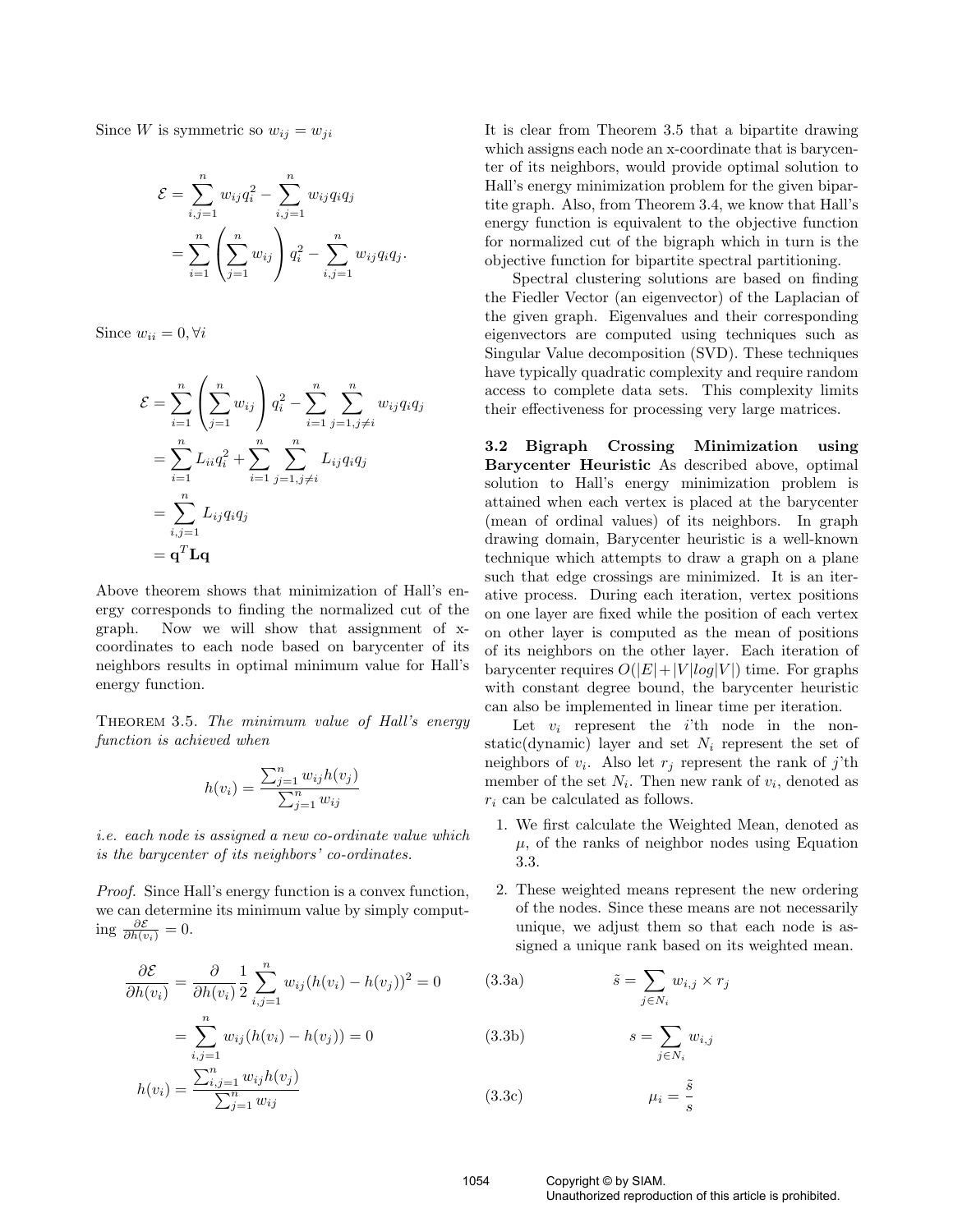3.3 Bicluster Identification After crossings are minimized, we perform the bicluster identification process. This process is performed on the reordered matrix representation of the Bigraph. Bicluster identification process starts from the first element of the reordered matrix and keeps on adding new columns and rows while calculating and updating a score representing the coherence of the values in the current block of the reordered matrix. This coherence is determined by virtue of two kinds of distance functions namely Bregman Divergence and Manhattan Distance.

Bregman Divergence is used to compare two rows over same set of columns. As described earlier, we can use different functions in Bregman Divergence Equation (Equation 2.1) to emulate Euclidean Distance, KL-Divergence and Itakura-Saito distortion [17]. Manhattan Distance is used to compare the values of adjacent columns in the same row. Manhattan distance for two points  $P_1(x1, y1)$  and  $P_2(x2, y2)$  in XY plane is given in Equation 3.4

$$
(3.4) \qquad D(P_1, P_2) = |x_1 - x_2| + |y_1 - y_2|
$$

Manhattan distance is simple to compute and works well in our case as we are using it to compare distance among columns of the same row which are assumed to be identically distributed.

The bicluster identification procedure is a local search procedure. We keep pointers  $StartRow$  and StartColumn which are initialized to first row and column of the reordered matrix respectively. Coherence score for adjacent rows is calculated using Bregman Distance. Similarly the evolution pattern over adjacent columns is determined using Manhattan Distance. Our iterative procedure is row-major. We compare two rows at one time to see if they have matching columns. Starting with the  $StartRow$  and  $Startrow + 1$ , we keep a reference set of matching columns. Columns are added to this set if either of following two conditions is satisfied.

- 1. Bregman Distance between two rows over same set of columns is less than the given threshold  $\delta$
- 2. The manhattan distance between adjacent columns on both rows is the same.

The first condition makes sure that we always identify the constant value biclusters constrained by the noise. Second condition, on the other hand, guarantees that we would be able to determine the biclusters which exhibit coherent evolution over current set of columns. For each subsequent row, we find out that if it has the same coherent columns. If it has, we add it to our row

set. If any row has more coherent columns than the ones in reference set, we set the OverlapFlag and store the current value of row iterator i in StartRow and that of column iterator  $j$  to  $StartColumn$ .

If both of the above mentioned conditions fail, we call the current submatrix a bicluster and continue with the Bicluster identification process. The next iteration of the identification process would start from StartRow and Startcolumn if OverlapFlag was set otherwise it could continue with the next value of row iterator till it reaches the last row. Moreover, when we reach the end of columns, we add the current row to our current Row Cluster. If we reach the end of rows, and current column and row clusters contain more than required minimum number of columns  $(Column_{min})$  and rows  $(Row_{min})$  respectively, then we declare these row and column clusters to be a bicluster and add it to the Bicluster set S.

# 4 Parallel/Distributed Biclustering

Complete process of biclustering comprises of two main tasks; first the matrix is reordered by performing crossing minimization, followed by the identifying the biclusters in this reordered matrix. Parallel biclustering algorithm also consists of parallel crossing minimization algorithm and parallel bicluster identification. As shown in figure 2, input data matrix is horizontally partitioned amongst all the processes. After every process acquires its share of data, normalization of the data is performed to construct the joint distribution of rows and columns. In the second step, rows and columns are reordered iteratively until there is no further change. During this phase only columns' information is exchanged among the processes, rows are reordered locally. The fact that each process has to share only the column rank information is very useful in privacy preserving biclustering applications (for complete details see [14] and [19]). After reordering of local matrix, process enters in its second phase of bicluster denitrification. With the reordered matrix, each process performs a local bicluster search. After identifying the biclusters locally, bicluster representatives are shared amongst all the processes. With this new information acquired by every process, another phase of identifying local biclusters is completed. At the end, updated information is shared with all the processes and results are returned. Following sections discuss above mentioned tasks in detail.

4.1 Model for Distributed Biclustering Data is horizontally partitioned across a set  $S: \{s_1 \dots s_N\}$  of  $N$  Servers such that each server  $s_i$  has the same set  $\mathcal A$  :  $\{a_1 \ldots a_m\}$  of m attributes and a set  $\mathcal{R}_i$  :  $\{r_{i1} \ldots r_{in_i}\}$ of  $n_i$  different objects(records) such that global object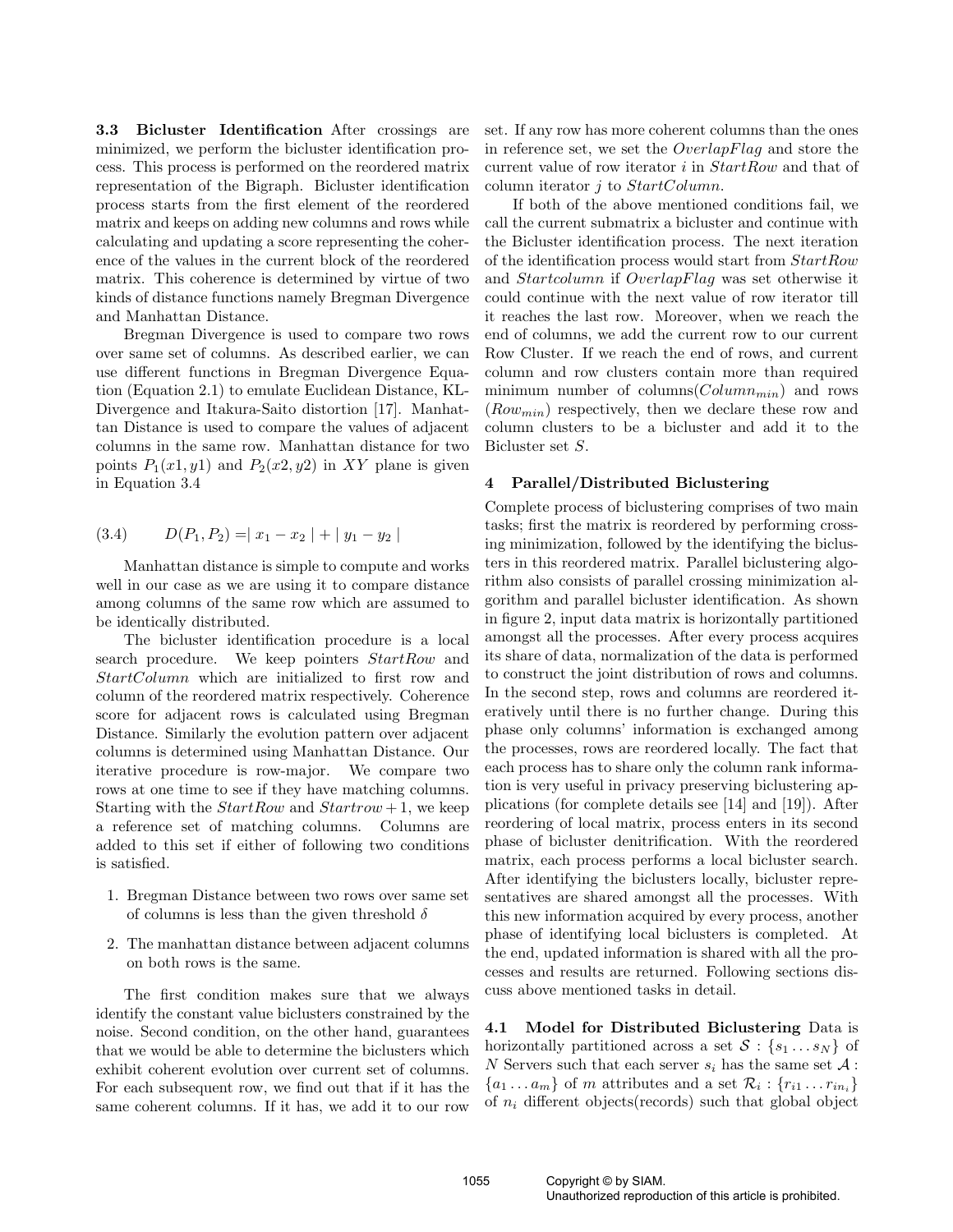

Figure 2: System Design of Parallel Biclustering Algorithm

set R can be represented as  $\mathcal{R} = \bigcup_{\forall i \in S} \mathcal{R}_i$ .

4.1.1 Parallel/Distributed Barycenter Heuristic Each server can build bigraph on its local data such that objects are represented by vertices/nodes on one layer (say Layer0) and the attributes/features are represented by vertices on the other layer (Layer1). It would then perform barycenter heuristic based crossing minimization on the Bigraph. As we can recall from previous discussion, barycenter heuristic requires iterative computation of the global ranks of object nodes and attribute nodes which are represented by two layers of the bigraph. Rank computation for each node in one layer of the bigraph requires the knowledge of ranks of its neighbors on the other layer.

Since we assume horizontal partitioning, each object node in the bigraph built over local data will have all necessary information (i.e. Ranks of its neighbor attribute nodes) to calculate its rank locally using (3.3). This implies that no inter-server communication is required for calculating the ranks of objects at each server.

On the other hand since attribute nodes are connected to object nodes which might be separated across different servers, we will have to engage in inter-server communication for exact computation of the ranks of these attribute nodes. Each server  $i$  shares its local value of  $\mu_{ij}$  for j'th attribute to all other servers and then global weighted mean is calculated. This global weighted mean  $\mu_G^{(j)}$  for an attribute  $a_j \in A$  is simply the mean of all  $\mu_{ij}$  values over *n* servers.

$$
\mu_G^{(j)} = \frac{\sum_{1 \le i \le n} \mu_{ij}}{n}
$$

The global weighted mean for an attribute node

is the same over all the servers and thus results in assignment of a unique rank to each attribute node. This is an embarrassingly parallel procedure where rank of each node can be effectively computed independent of the rank of any other node in the same layer. This is specially useful for hardware based implementations of biclustering algorithm.

4.1.2 Parallel/Distributed Bicluster Identification By the end of the above mentioned distributed barycenter heuristic based crossing minimization algorithm, each server will have a reordered representation of its local data. Since ranks of object nodes are calculated locally, each server does not know the global rank of its object nodes. Global rank of object nodes is useful only if each server knows the ranks of objects on other servers too. This is because of the fact that bicluster identification procedure works on contiguously ranked object nodes. It will have to be implemented in a distributed setting by having a hash table so that each server  $s_i$  can lookup the table to determine the set of servers  $S_{lookup}$  which have object nodes adjacent to its own object node. The server  $s_i$  would then engage in distributed bicluster identification procedure in collaboration with those servers which belong to the set Slookup.

It would result in tremendous increase in communication overhead. Firstly, all servers will have to engage in all-to-all broadcast of local ranks of each object node so as to assign unique global rank to each object node at each server. This is also required for building the required look up table. Given the large number of object nodes, the communication cost for this process would be prohibitively high. Secondly, during the bicluster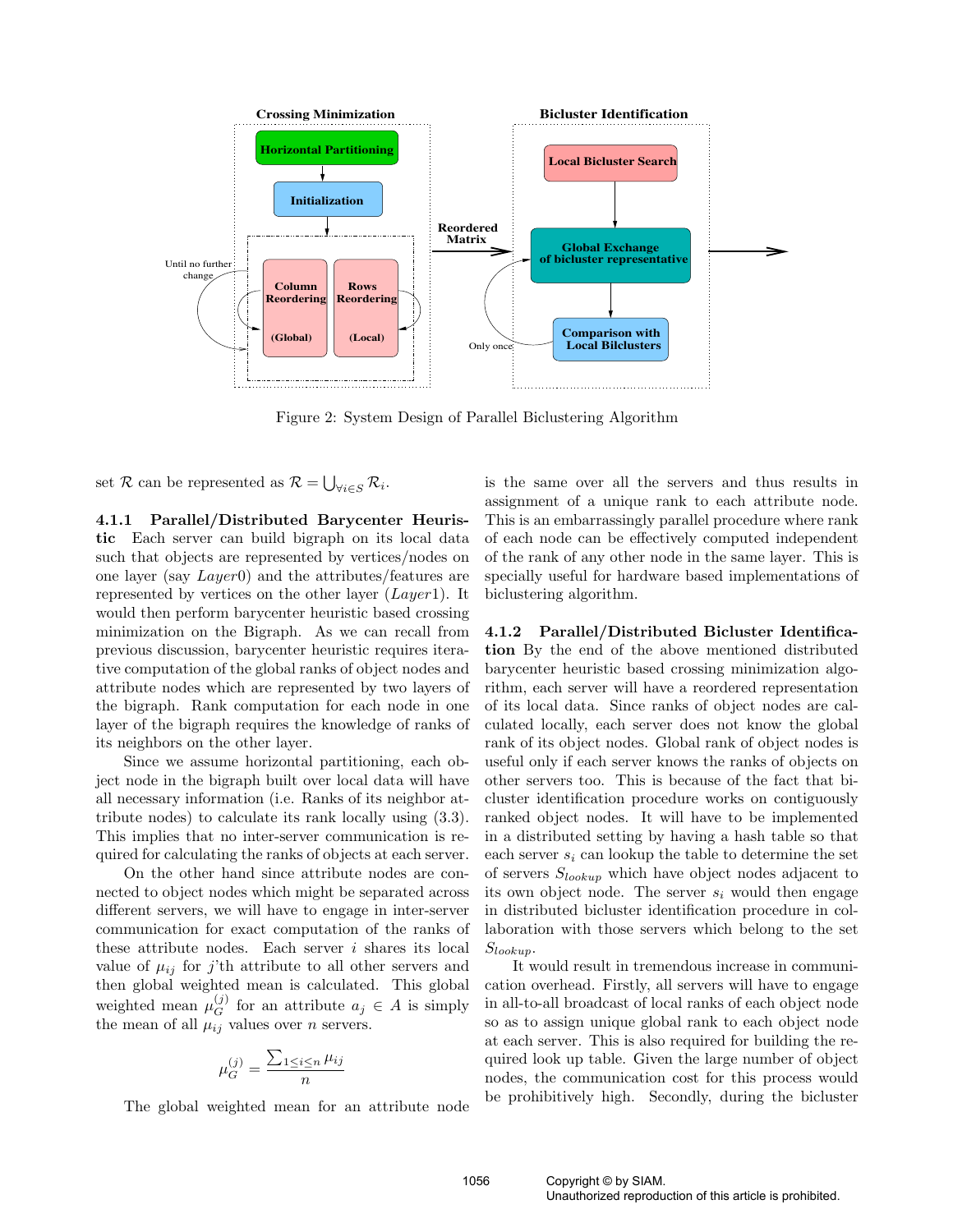identification process each server will have to engage in distributed bicluster identification with other servers belonging to the set  $S_{lookup}$ . This would require bicluster identification procedure to be performed in a synchronized manner at each server. Given the fact that these servers will be communicating on internet speeds and are distributed geographically, synchronization requirement will be impractical for most practical applications.

The solution to above mentioned problem is to employ a simple approach whereby object ranks are computed locally at each server and then bicluster identification process is performed locally as well. Once each server has identified its local biclusters, it broadcasts representatives of these biclusters to all other servers. A bicluster representative is a vector consisting of the mean of each attribute in the bicluster. Upon receiving the bicluster representatives from other servers, each server determines through Euclidean distance if its local biclusters can be combined with those from other servers. In case it finds strong similarity between one of its biclusters and incoming bicluster representatives. It updates the local bicluster representative for that bicluster such that the attribute means now reflect the global attribute means for the bicluster.

#### 5 Complexity Analysis

Lets assume that  $n = |V_0|$  = total number of rows of the input data matrix, $m = |V_1|$  = total number of columns of the input matrix and  $R_c$  = average number of rows per bicluster. Also  $C_c$  = average number of columns per bicluster and  $C =$  total number of biclusters and  $k =$ average number of iterations of barycenter heuristic.

5.1 Time complexity of Sequential Algorithm: Now if  $O(n) =$  time to compute weighted means and  $O(nlog n)$  = time to perform sorting based on means and  $O(n)$  = time taken in adjusting node positions. Also  $O(CR_cC_c)$  = time to identify biclusters. Combining all of these components would yield sequential time complexity which is given as  $T_{sequential} = O(k(n +$  $nlog(n) + n) + O(CR_cC_c)$ . The worst case complexity for identification of a bicluster is  $O(nm)$ . But the identification process is carried out such that the submatrix which is part of an already identified bicluster won't have to be revisited again during identification of subsequent biclusters. In the case where a single bicluster covers the whole matrix, we will have total number of biclusters equal to one thus keeping the complexity bounded by the data size itself.

Here, without loss of generality, we can assume that  $O(CR_cC_c) = O(nm)$ . This implies that

$$
T_{sequential} = O(k(n + nlog(n) + n)) + O(nm)
$$

We have noted that  $k$  is a fairly small number for most cases. This implies that in the expression for  $T_{sequetial}$ , the term  $O(nm)$  tends to dominate which essentially means that sequential biclustering process has complexity which is roughly the same as the problem size.

5.2 Parallel Complexity: Lets assume that we have horizontally partitioned the data among p processors such that each processor has now  $n/p$  rows of the original matrix and all  $m$  columns. The computation complexity of scheme when data is partitioned among p processors is given by  $T_p = O(k(n/p + n/plog(n/p) +$  $n(p)$ ) +  $O(nm/p)$ . Going by the same arguments as in the sequential case,  $O(nm/p)$  is the rough bound on parallel computation cost. This essentially means that by having  $p$  processors to work on the problem, we have reduced the overall time complexity by a factor of  $p$ which theoretically yields a linear speedup curve. Since the algorithm involves All-to-All communication primitives firstly in the crossing minimization phase (All to all reduce over Column positions), then during the cluster combining pase all-to-all gather is performed number of cluster times. All of these All-to-All communication primitives incur  $O(p^2m)$  in communication cost. This indicates that the communication cost is independent of the number of rows, it only depends upon number of columns and number of processors. It grows linearly with number of columns while growing quadratically with increasing number of processors.

5.3 Impact of Memory System on Performance As is clear from the above discussion, there are two components of proposed parallel biclustering solution. One is parallel crossing minimization and the other is bicluster identification. Both of these strongly depend on underlying memory system performance. Barycenter heuristic requires in-memory sorting of rows and columns after each iterations. We use Red-Black trees [20] to keep the nodes sorted during each iteration with respect to their current positions. Red Black trees are very useful as they provide amortized latency of  $O(\log n)$  for insertion, deletion and retrieval operations. However, we observer that the cost of keeping the tree balanced increases exponentially as the data size increases beyond a certain threshold depending on the underlying memory system. This increase in tree balancing cost can be mitigated by increasing the cache size so as to reduce the I/O time spent in accessing off-chip memory and disks. This also motivates the use of parallelizing the code to make use of the caches distributed across different processors in the cluster.

The second component of parallel implementation is the bicluster identification process. This requires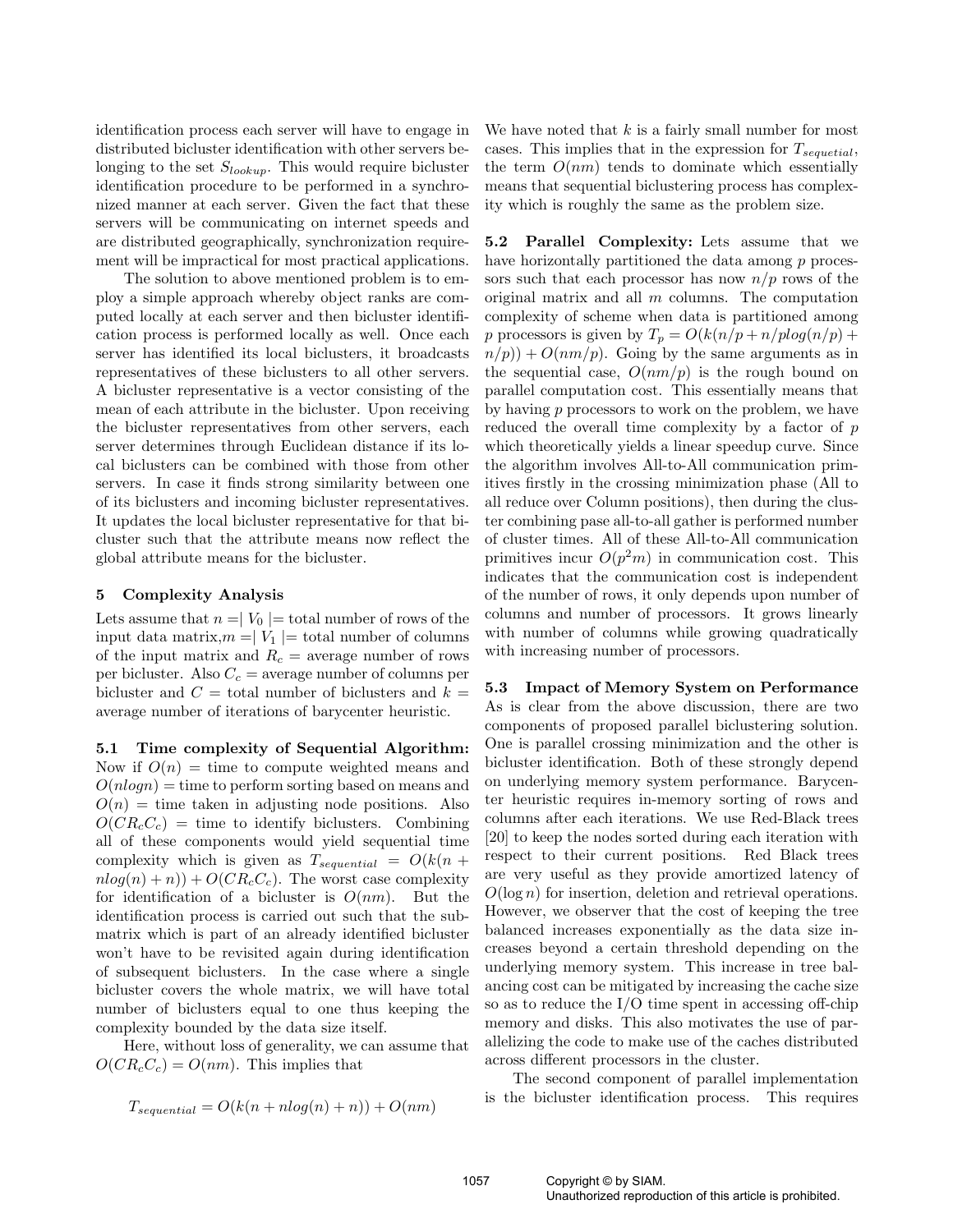reading in the matrix in order determined by the above mentioned barycenter heuristic. This process is very strongly dependent on the performance of the underlying memory system based on following two reasons.

- During this procedure, matrix rows and columns are scanned based on the order determined through barycenter heuristic and not by the natural layout in the memory. This has adverse impact on the cache performance specially when the data size is very large.
- As data size increases, due to limited memory at each processor, there is high likelihood that required data might get swapped out of memory and onto the hard disk. Since I/O latency for hard disk access is orders of magnitude larger than memory access, this effect is very prominent specially in the case of sequential algorithm.

Both of the above reasons can be mitigated intrinsically by the parallel implementation. As more processors become available, partitions of large data sets can fit into their local memory more easily. Increased cache also has a strong positive impact on the performance of the parallel algorithm. In parallel processing domain, it is generally believed that super-linear speedups are attained when the parallel implementation is able to make effective use of caches of all machines in the cluster. If we consider the retail chain scenario mentioned in previous sections, this data distribution is natural. As we show in the experiment section, these reasons explain the super-linear speedups observed while comparing the performance of parallel algorithm against the sequential one.

## 6 Experimental Results

The proposed biclustering algorithm is implemented in MPI/C++. Our implementations for parallel biclustering algorithm is evaluated on Mercury, a machine at the National Center for Supercomputing Applications (NCSA). Mercury is an 887-node IBM Linux cluster where each node contains two Intel 1.3/1.5 GHz Itanium II processors sharing 4 GB of memory. Running a SuSE Linux operating system, the compute nodes are inter-connected by both Myrinet and Gigabit Ethernet. Implementation has been tested with MPICH version 1.2.6 on faster cpu machines (1.5GHz) with 6MB L3 cache. In all the experiments the execution time was obtained through  $MPI\_W time()$  and is reported in seconds. The execution time doesn't take into account the time spent in reading data from files but it contains the time of writing the identified bicluster to the files.



Figure 3: Accuracy Comparison between Parallel and Sequential Algorithm

6.1 Accuracy Evaluation First set of experiments are aimed at judging the accuracy of the proposed algorithm. For this purpose, we evaluate proposed parallel/distributed implementation of barycenter heuristic based biclustering algorithm against results from the sequential implementation [1]. For empirical evaluation of the quality of clusters, we use the following function which was also used in [21] and [22] .

Let  $M1, M2$  be two sets of bi-clusters. The match score of  $M1$  with respect to  $M2$  is given by

$$
S(M_1,M_2) = \frac{1}{\mid M_1 \mid} \sum_{A(I_1,J_1) \in M_1} max_{A(I_2,J_2) \in M_2} \frac{\mid I_1 \cap I_2 \mid \mid J_1 \cap J_2 \mid}{\mid I_1 \cup I_2 \mid \mid J_1 \cup J_2 \mid}
$$

Let  $M_{opt}$  denote the set of implanted bi-clusters and M the set of the output bi-clusters of a biclustering algorithm.  $S(M_{opt}, M)$  represents how well each of the true bi-clusters is discovered by the algorithm.

Again, we follow the approach used by Liu et al. [22] for synthetic data generation. To cater for the missing values in real life data, we add noise by replacing some elements in the matrix with random values. There are three variables b, c and  $\gamma$  in the generation of the bi-clusters.  $b$  and  $c$  are used to control the size of the implanted bi-cluster.  $\gamma$  is the noise level of the bi-cluster. The matrix with implanted constant biclusters is generated with four steps: (1) generate a  $n \times m$  matrix A such that all elements of A are 0s,  $n \times m$  matrix A such that an elements of A are os,<br>(2) generate  $\sqrt{n} \times \sqrt{m}$  bi-clusters such that all elements of the biclusters are 1s, (3) implant the bi-clusters into A, (4) replace  $\gamma(m \times n)$  elements of the matrix with random noise values (0 or 1) .

In the experiment, the noise level ranges from 0 to 0.25. The parameter settings used for the two methods are listed in Table 1. The resulting graph is shown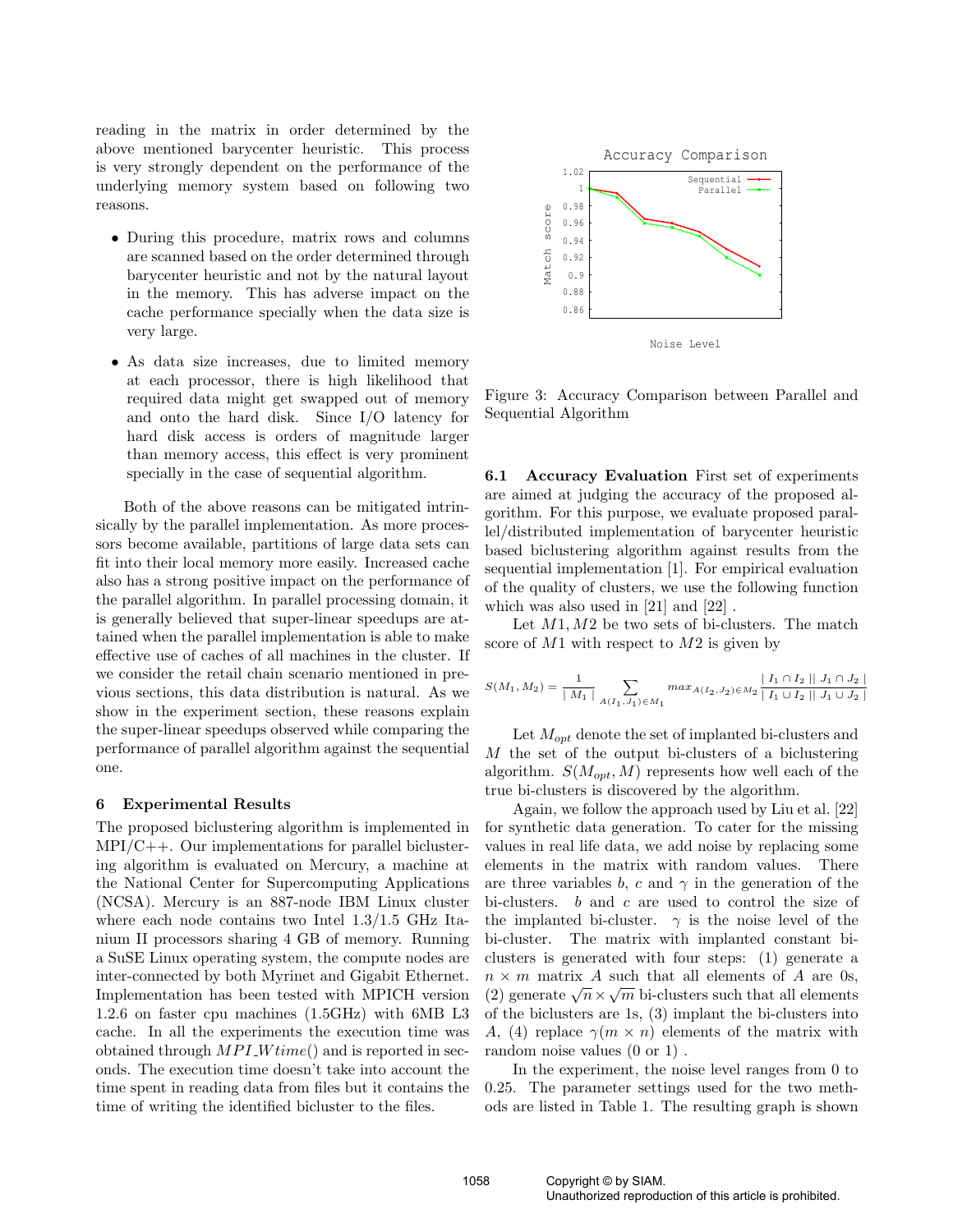| Method   | Parameter Settings                                                                  |
|----------|-------------------------------------------------------------------------------------|
| Parallel | $\delta = 0.5, Iterations = 5$ , Function=KL-Divergence, Procs=4                    |
|          | Sequential $\delta = 0.5$ , $Iterations = 5$ , Function=KL-Divergence, Processors=1 |

Table 1: Parameter Settings for Parallel and sequential Biclustering Algorithm

in Figure 3. The graph illustrates the accuracy comparison between sequential barycenter heuristic based biclustering algorithm with its parallel/distributed implementation (using four processors). The graph shows that at zero noise, this scheme is almost as accurate as the sequential scheme [1]. With the increase in noise the accuracy degrades a little bit which is because of nonexact nature of bicluster comparison and merge operations of the algorithm. Note however that the accuracy of this algorithm remains considerably high even though it is a distributed implementation which uses a simple biclustering merge framework.

6.2 Performance Evaluation of Parallel Biclustering Algorithm Second set of experiments are aimed at analyzing the performance of parallel biclustering algorithm. For this purpose algorithm was run on synthetic data sets mentioned above. These data sets have sizes ranging from 200, 000 rows to 20, 000, 000 rows, while keeping 64 columns throughout.

Figure 4 shows the performance improvement in terms of execution time for crossing minimization and bicluster identification with varying problem sizes. In figure  $4(a)$  execution time for more than 64 processors is not reported. It is evident from these charts that bicluster identification execution time dominates crossing minimization execution time. So, total execution time shows the behavior of bicluster identification while crossing minimization becomes insignificant. Each curve represents a different data size, it is evident from the figure that execution time increases significantly with the increase in number of rows. Although for single processor, crossing minimization time increases manyfold by increasing the number of rows from 200, 000 to 20, 000, 000, but figure 4(b) shows that bicluster identification case has shown extreme increase in execution time for greater than 4 Million rows. The reason for this behavior, as explained in Section 5.3 is the poor cache utilization and possible swapping of required data to secondary storage when the data size becomes too large to fit in memory. The execution time improves significantly in case of multiple processors because data partition at each processor is more likely to fit in memory and it is less likely to suffer from hard disk I/O access latencies because of swapping. Moreover, smaller data sets have better cache utilization as there is less cache pollution. Since there is orders of magnitude difference between I/O latencies from cache and those from hard

disk, the end result is exponential reduction in executions times for multiple processor cases. We are not presenting the execution time more than 5 hours in this paper to avoid imbalanced scaling in charts. For bigger data sizes, execution time with only large number of processors is reported in figure 4, because execution time is considerably high for smaller number of processes.

Figure 5 shows the charts for speedup, which is defined as  $S = \frac{Time(p=1)}{time(p=P)}$  $\frac{Time(p=1)}{time(p=P)}$ , for different problem sizes from 1 to 256 processors. First graph shows speedup curves for parallel crossing minimization, all other graphs show overall speedup achieved for different problem sizes. For 200, 000 rows speedup decreases as the number of processors is increased beyond 64. This is because of the fact that inter-processor communication cost which is  $O(p^2)$  starts undermining the performance gains made through data decomposition and resulting parallel execution of computation tasks. Similar phenomenon could be seen for other problem sizes as well if the number of processors are increased further. 1 Million rows case also seems to saturate after 256 processors. Smaller the problem size, sooner saturation will occur. Note that for the cases of 4 Million, 10 Million and 20 Million rows, speedup has been calculated with respect to 8, 32 and 64 processors respectively. It is clear from the graphs that the proposed approach is very scalable and maintains excellent speedup characteristics throughout. As discussed earlier, superlinear speedups are result of better cache utilization with smaller data sizes and avoidance of high latency secondary storage I/O.

# 7 Conclusions

Parallel/distributed implementation of biclustering algorithm is highly desired in many application domains. These domains include gene expression analysis in large scale micro-array experiments, text mining on large web based text repositories and collaborative filtering in Ecommerce systems. In order to meet this challenge, a parallel/distributed algorithm for barycenter heuristic based biclustering algorithm is proposed. We provide thorough analysis of the advantages of this scheme over existing solutions. Proposed approach is evaluated on synthetic data sets of large sizes on a cluster with hundreds of machines. Both accuracy and performance of the algorithm are tested and verified for these data sets. The experiments reveal that the algorithm not only shows super-linear and scalable speedup charac-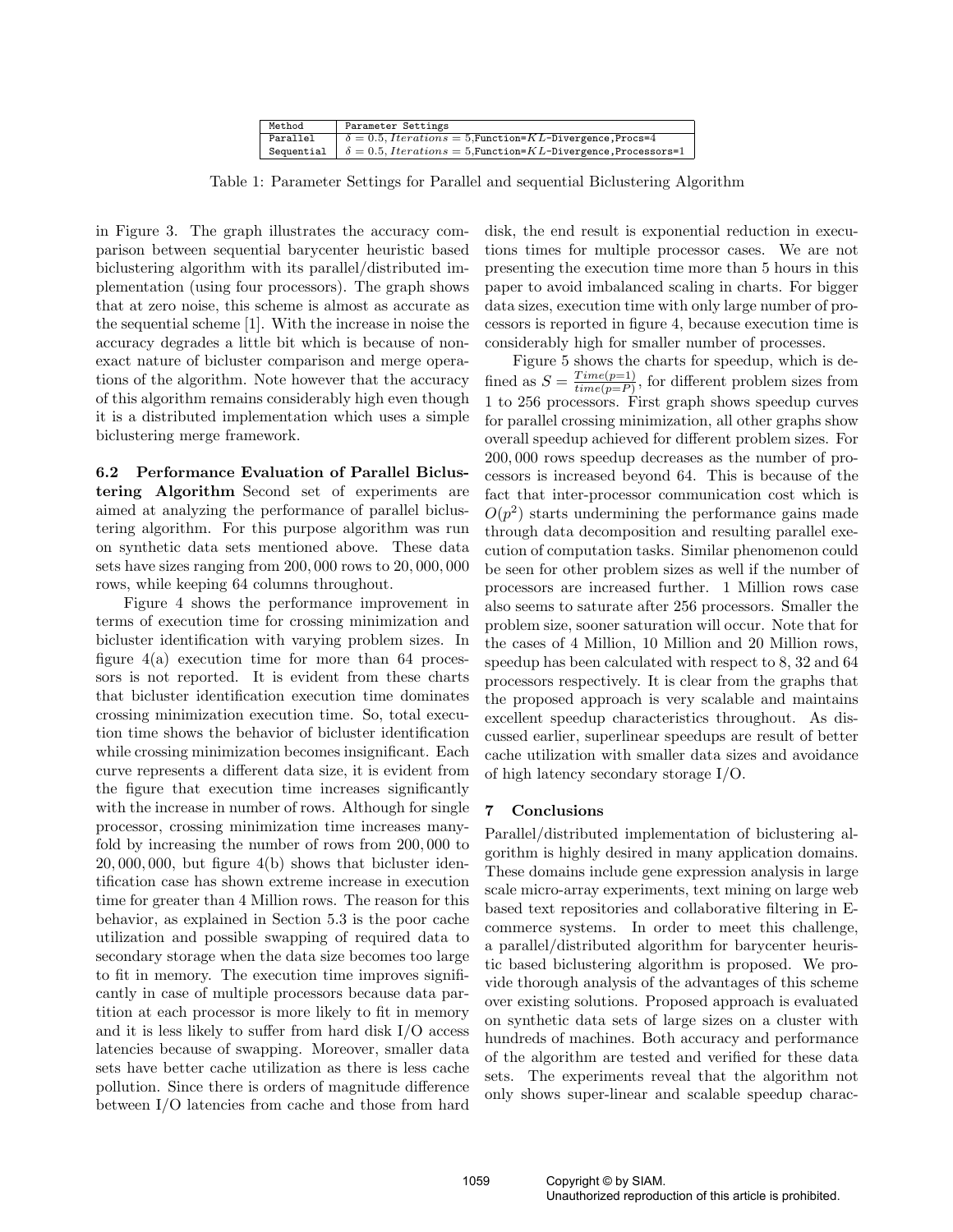

Figure 4: Execution Time for Crossing Minimization and Bicluster Identification for Different Problem Sizes.



Figure 5: Crossing Minimization's and Overall Speedup for Different Problem Sizes.